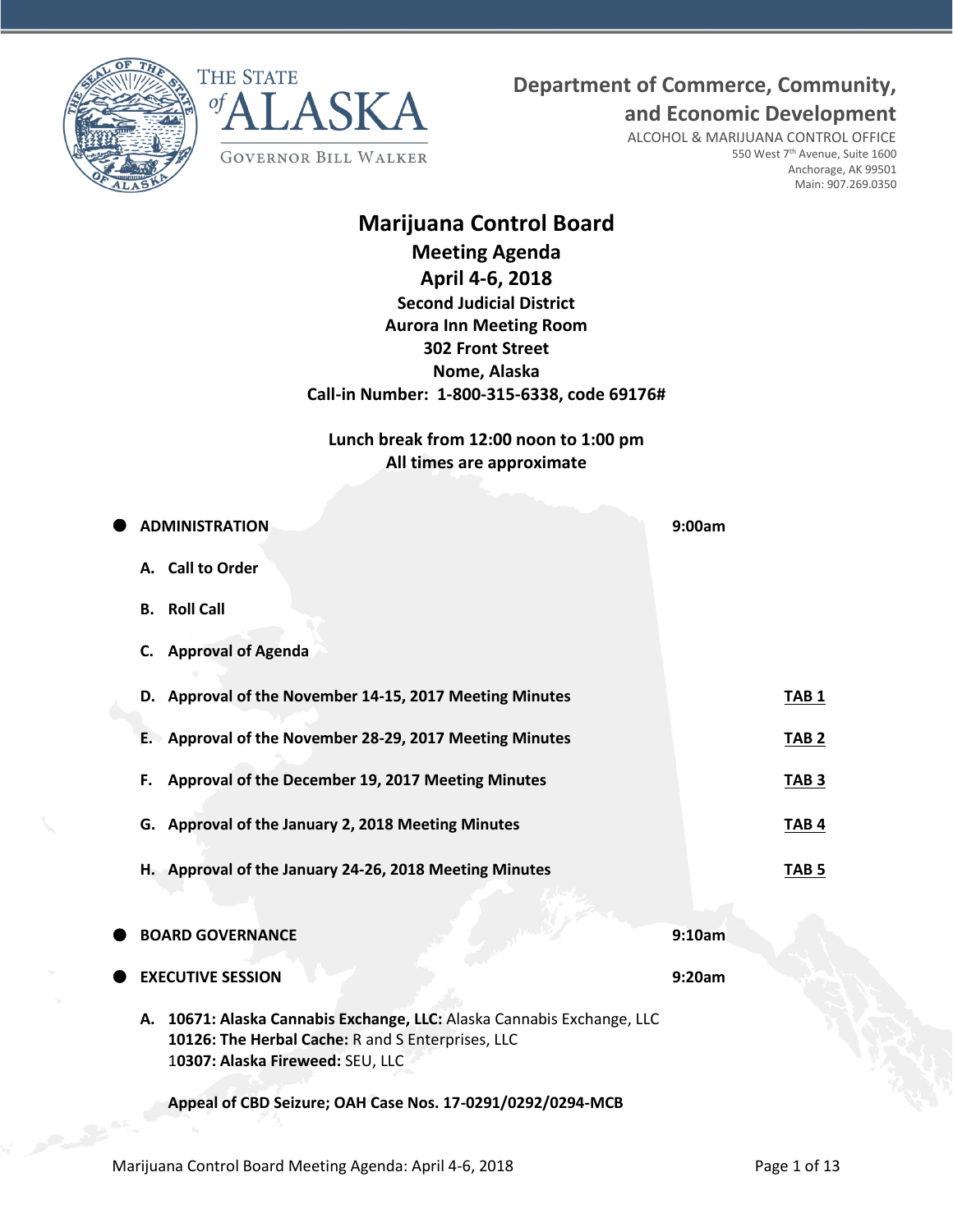#### **INFORMAL CONFERENCE 9:40am TAB 6**

| A. License #12830:       | Arcticanna                             |
|--------------------------|----------------------------------------|
| Licensee:                | Nadia Ispas                            |
| License Type:            | Limited Marijuana Cultivation Facility |
| <b>Premises Address:</b> | 756 Davenny Drive                      |
|                          | Fairbanks, AK 99712                    |
| Local Government:        | Fairbanks North Star Borough           |

#### **PUBLIC TESTIMONY 10:10am**

**DIRECTOR BRIEFING** 

Public testimony is limited to issues not on this agenda and that are not proposed regulations. Per the public notice of this meeting, public wishing to testify are advised to pre-register by emailing [marijuana@alaska.gov](mailto:marijuana@alaska.gov) no later than April 2, 2018, with their intent. The Board may hear testimony from public who have not pre-registered, but those who have pre-registered will be given preference for the time available. The Board is unable to hear public testimony on proposed regulations at this time. Written comments may also be submitted to the board via [marijuana@alaska.gov.](mailto:marijuana@alaska.gov) The call-in number is 1-800-315-6338, code 69176#.

|   | А. | Director's Report                                  |                                                                             | 10:30am | TAB 7            |
|---|----|----------------------------------------------------|-----------------------------------------------------------------------------|---------|------------------|
| Œ |    | <b>LICENSING BRIEFING</b>                          |                                                                             |         |                  |
|   | А. | <b>Program Coordinator's Report</b>                |                                                                             | 11:00am | TAB 8            |
| Œ |    | NEW MARIJUANA HANDLER COURSE PROVIDER APPLICATIONS |                                                                             | 11:15am |                  |
|   | А. | <b>MHCP 024:</b><br>Applicant:                     | Alaska Marijuana Handlers<br>360training.com, Inc. (Caleb Smith)            |         | TAB <sub>9</sub> |
|   | В. | <b>MHCP 025:</b><br>Applicant:                     | Best Price Alaska Marijuana Handler Training<br>Alaska Boys, LLC (Dale Fox) |         | TAB 10           |

| Local Government:                  | <b>Fairbanks North Star Borough</b> |
|------------------------------------|-------------------------------------|
| License denied on January 23, 2018 |                                     |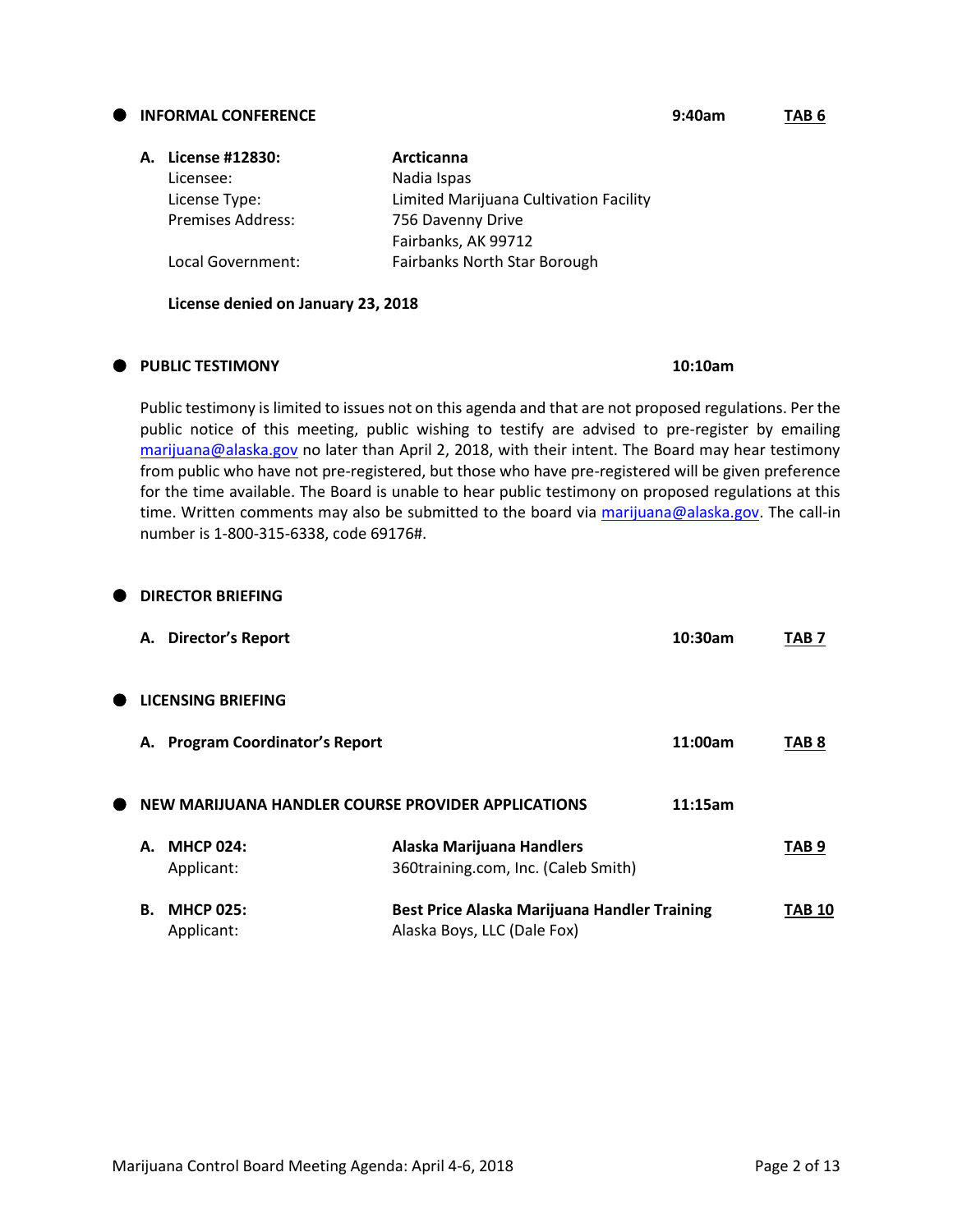#### **APPLICATIONS FROM PREVIOUS MEETINGS 11:45am**

#### **A. Tabled Applications**

| 1. | License #13249:           | <b>X-Tracted Laboratories</b>                                     | <b>TAB 11</b> |
|----|---------------------------|-------------------------------------------------------------------|---------------|
|    | Licensee:                 | Royal Mountain Extracts, LLC                                      |               |
|    | License Type:             | Marijuana Product Manufacturing Facility                          |               |
|    | Premises Address:         | 38957 S Commercial Drive                                          |               |
|    |                           | Talkeetna, AK 99676                                               |               |
|    | Local Government:         | Matanuska-Susitna Borough                                         |               |
|    | <b>For Consideration:</b> | <b>Residency of two licensees</b>                                 |               |
| 2. | License #13697:           | <b>Sparkle Farms Alaska</b>                                       | <b>TAB 12</b> |
|    | Licensee:                 | SFA, LLC                                                          |               |
|    | License Type:             | Marijuana Product Manufacturing Facility                          |               |
|    | Premises Address:         | 218 Kelly Drive                                                   |               |
|    |                           | Ketchikan, AK 99901                                               |               |
|    | Local Government:         | Ketchikan Gateway Borough                                         |               |
|    | <b>For Consideration:</b> | Tabled at January 2018 meeting due to concerns regarding products |               |

# **B.** Licenses in "Pending Inspection" Status for Over Six Months **TAB 13**

| 1. | License #10890:<br>Licensee:<br>License Type:<br><b>Premises Address:</b><br>Local Government:<br>Approved By MCB:<br>License Issued: | <b>True North Cannabis</b><br>T.M.T., LLC<br>Retail Marijuana Store<br>735 W 4 <sup>th</sup> Avenue<br>Anchorage, AK 99501<br>Municipality of Anchorage<br>December 6, 2016<br>August 1, 2017                                                             |
|----|---------------------------------------------------------------------------------------------------------------------------------------|-----------------------------------------------------------------------------------------------------------------------------------------------------------------------------------------------------------------------------------------------------------|
| 2. | License #11547:<br>Licensee:<br>License Type:<br><b>Premises Address:</b><br>Local Government:<br>Approved By MCB:<br>License Issued: | <b>Cloudberry Cannabis</b><br>Joseph D Shimek; Lily A Shimek; Elijah Goodfarm; Sandor Brown<br>Retail Marijuana Store<br>3307 Spenard Road<br>Anchorage, AK 99503<br>Municipality of Anchorage<br>April 5, 2017<br>August 1, 2017                         |
| 3. | License #11635:<br>Licensee:<br>License Type:<br><b>Premises Address:</b><br>Local Government:<br>Approved By MCB:<br>License Issued: | <b>Cloudberry Partners</b><br>Joseph D Shimek; Lily A Shimek; Elijah Goodfarm; Sandor Brown<br><b>Standard Marijuana Cultivation Facility</b><br>3307 Spenard Road<br>Anchorage, AK 99503<br>Municipality of Anchorage<br>May 15, 2017<br>August 10, 2017 |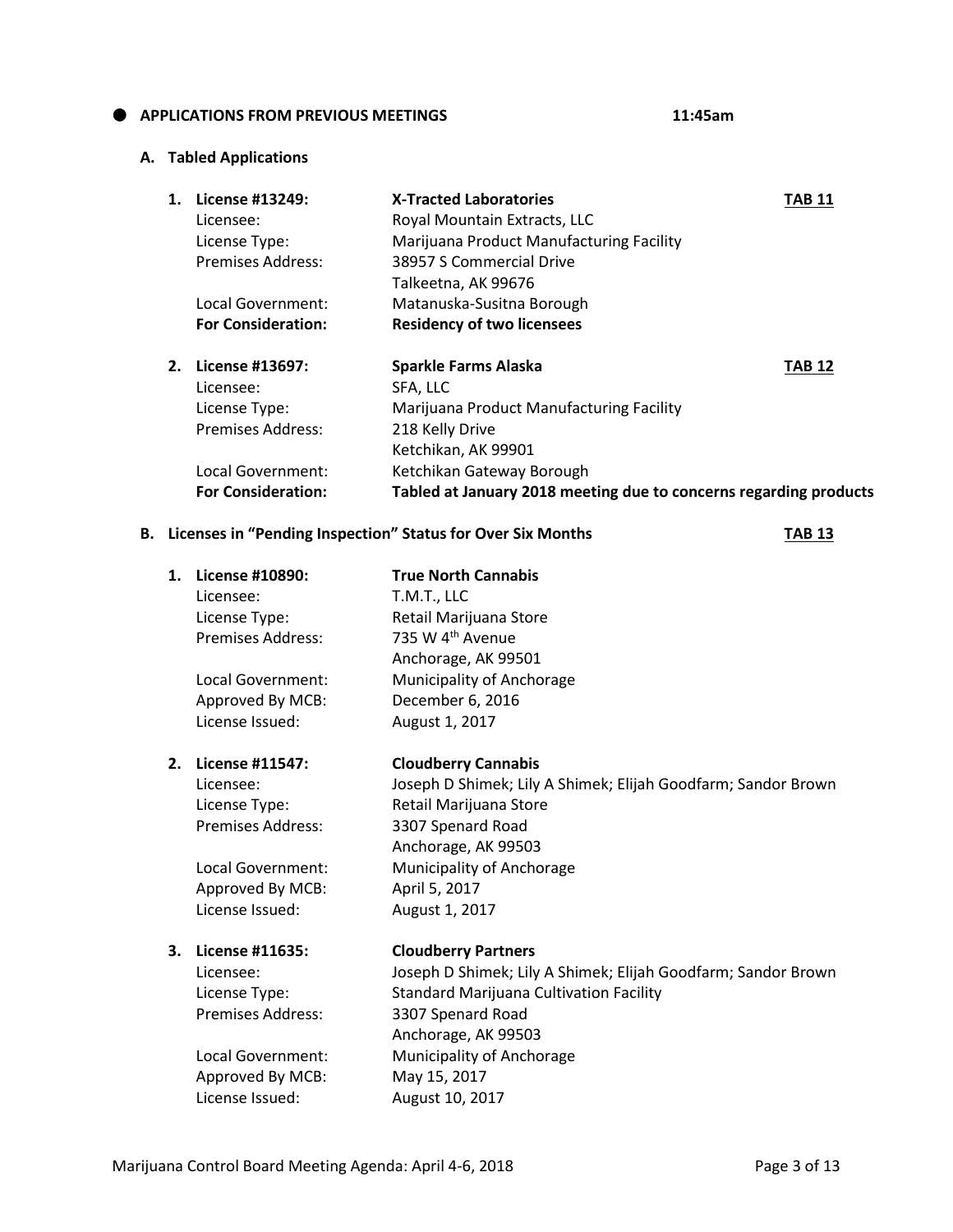# **C.** Licenses in "Delegated" Status for Approximately One Year **TAB 14**

| 1. | License #10856:          | <b>Raspberry Roots</b>                   |
|----|--------------------------|------------------------------------------|
|    | Licensee:                | Raspberry Roots, LLC                     |
|    | License Type:            | Marijuana Product Manufacturing Facility |
|    | <b>Premises Address:</b> | 501 Raspberry Road, Suite 102            |
|    |                          | Anchorage, AK 99501                      |
|    | Local Government:        | Municipality of Anchorage                |
|    | Approved By MCB:         | April 5, 2017                            |
|    | Pending:                 | <b>DEC</b> approval                      |
| 2. | License #10876:          | <b>Hale Harvest</b>                      |
|    | Licensee:                | Joel H Zebill                            |
|    | License Type:            | Limited Marijuana Cultivation Facility   |
|    | <b>Premises Address:</b> | 18132 Loveall Loop                       |
|    |                          | Clam Gulch, AK 99568                     |
|    | Local Government:        | Kenai Peninsula Borough                  |
|    | Approved By MCB:         | April 5, 2017                            |
|    | Pending:                 | <b>Fire Marshal approval</b>             |
| 3. | License #11413:          | <b>Denali Dispensaries, LLC</b>          |
|    | Licensee:                | Denali Dispensaries, LLC                 |
|    | License Type:            | Standard Marijuana Cultivation Facility  |
|    | <b>Premises Address:</b> | 4603 Pittman Road                        |
|    |                          | Wasilla, AK 99623                        |
|    | Local Government:        | Matanuska-Susitna Borough                |
|    | Approved By MCB:         | April 5, 2017                            |
|    | Pending:                 | Protested by Matanuska-Susitna Borough   |
|    |                          | <b>Fire Marshal approval</b>             |

## **BOARD CONSIDERATION**

|    | (Emmett)                                                           | A. Resolution on Tax Structure and Discussion on Necessity for License Moratorium | <b>TAB 15</b> |
|----|--------------------------------------------------------------------|-----------------------------------------------------------------------------------|---------------|
| В. | <b>Resolution Adopting Tenets of Cole Memorandum</b><br>(Springer) |                                                                                   | <b>TAB 16</b> |
|    | License #10113:                                                    | <b>Great Alaskan Bud Company</b>                                                  | <b>TAB 17</b> |
|    | Licensee:                                                          | SP&C Enterprises, LLC                                                             |               |
|    | License Type:                                                      | Retail Marijuana Store                                                            |               |
|    | <b>Premises Address:</b>                                           | 1905 Livengood Avenue                                                             |               |
|    |                                                                    | Fairbanks, AK 99701                                                               |               |
|    | Local Government:                                                  | City of Fairbanks                                                                 |               |
|    | <b>For Consideration:</b>                                          | Reconsideration of application denied at November meeting                         |               |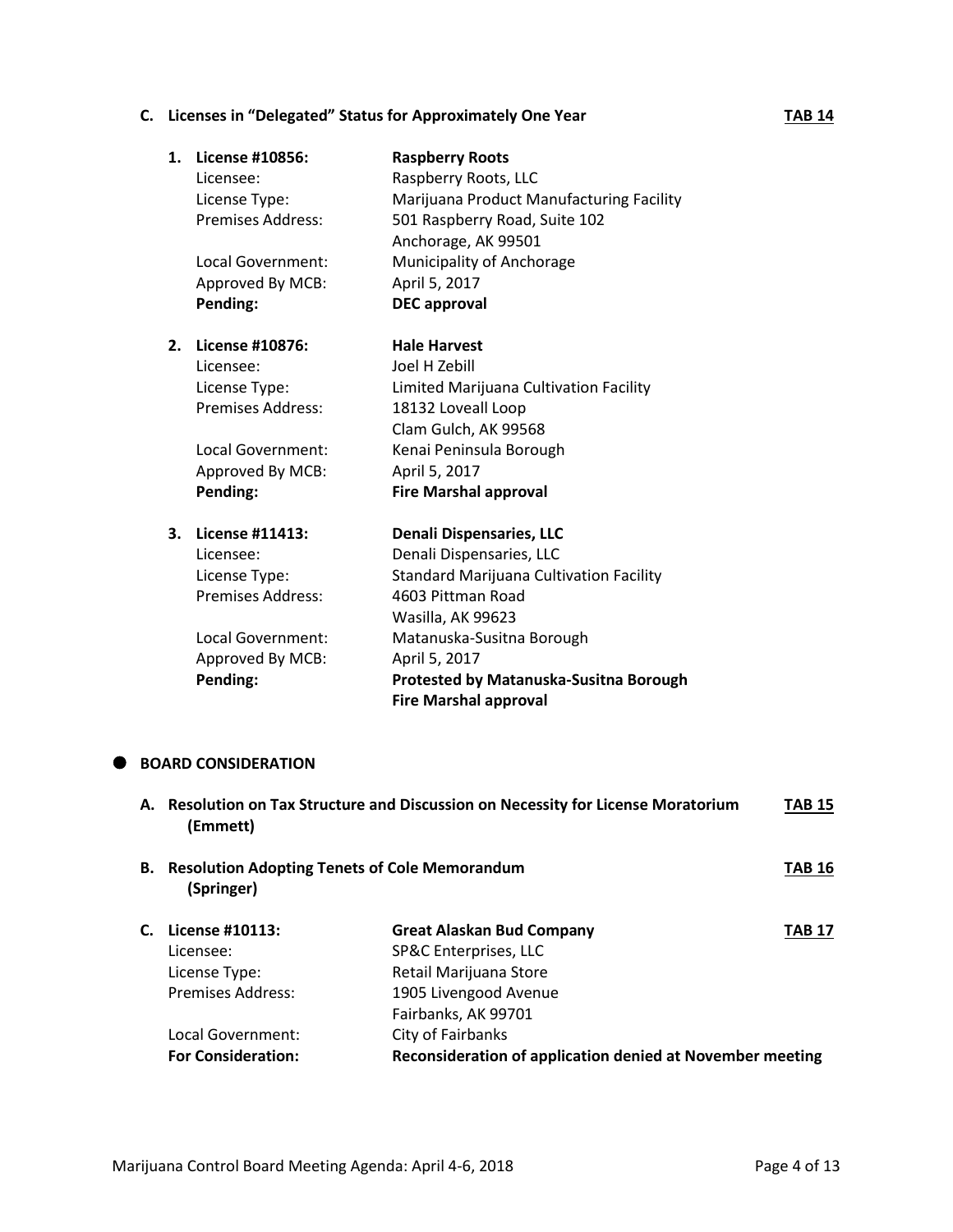|    | D. License #10231:            | 420 Grow Tech                                                  | <b>TAB 18</b> |
|----|-------------------------------|----------------------------------------------------------------|---------------|
|    | Licensee:                     | Gregory P Hoffman                                              |               |
|    | License Type:                 | Limited Marijuana Cultivation Facility                         |               |
|    | <b>Premises Address:</b>      | 10064 N Arnistead Circle                                       |               |
|    |                               | Sutton, AK 99674                                               |               |
|    | Local Government:             | Matanuska-Susitna Borough                                      |               |
|    | <b>For Consideration:</b>     | <b>Appealing Failed to Complete email/notice</b>               |               |
|    | E. License #11119:            | <b>Gudlief Organization</b>                                    | <b>TAB 19</b> |
|    | Licensee:                     | Robin C Thomas                                                 |               |
|    | License Type:                 | Retail Marijuana Store                                         |               |
|    | <b>Premises Address:</b>      | 303-C West E Street                                            |               |
|    |                               | Nome, AK 99762                                                 |               |
|    | Local Government:             | City of Nome                                                   |               |
|    | <b>For Consideration:</b>     | Reconsideration of application denied at November meeting      |               |
| Е. | License #12833:               | Alaska Loven It, LLC                                           | <b>TAB 20</b> |
|    | Licensee:                     | Alaska Loven It, LLC                                           |               |
|    | License Type:                 | <b>Standard Marijuana Cultivation Facility</b>                 |               |
|    | <b>Premises Address:</b>      | 2908 Kachemak Drive                                            |               |
|    |                               | Homer, AK 99603                                                |               |
|    | Local Government:             | City of Homer                                                  |               |
|    | <b>For Consideration:</b>     | Reconsideration of application denied at January meeting       |               |
|    | G. License #13752:            | <b>Northern Dreams, LLC</b>                                    | <b>TAB 21</b> |
|    | Licensee:                     | Northern Dreams, LLC                                           |               |
|    | License Type:                 | Limited Marijuana Cultivation Facility                         |               |
|    | Premises Address:             | 11705 B N Jonesville Mine Road                                 |               |
|    |                               | Sutton, AK 99674-8030                                          |               |
|    | <b>Local Government:</b>      | Matanuska-Susitna Borough                                      |               |
|    | <b>For Consideration:</b>     | Approved at January meeting; Community Council notification in |               |
|    |                               | question                                                       |               |
|    | <b>OPERATING PLAN CHANGES</b> |                                                                |               |
|    | A. License #10005:            | <b>Rosie Creek Farm</b>                                        | <b>TAB 22</b> |
|    | Licensee:                     | RCFC, LLC                                                      |               |
|    | License Type:                 | <b>Standard Marijuana Cultivation Facility</b>                 |               |
|    | <b>Premises Address:</b>      | 2659 Livingston Loop                                           |               |
|    |                               | Fairbanks, AK 99709                                            |               |
|    | Local Government:             | Fairbanks North Star Borough                                   |               |

| <b>B.</b> License #10082: | Einstein Labs                            | <b>TAB 23</b> |
|---------------------------|------------------------------------------|---------------|
| Licensee:                 | Einstein Enterprises, Inc.               |               |
| License Type:             | Marijuana Product Manufacturing Facility |               |
| <b>Premises Address:</b>  | 2939 Porcupine Drive, Suite B            |               |
|                           | Anchorage, AK 99501-3118                 |               |
| Local Government:         | Municipality of Anchorage                |               |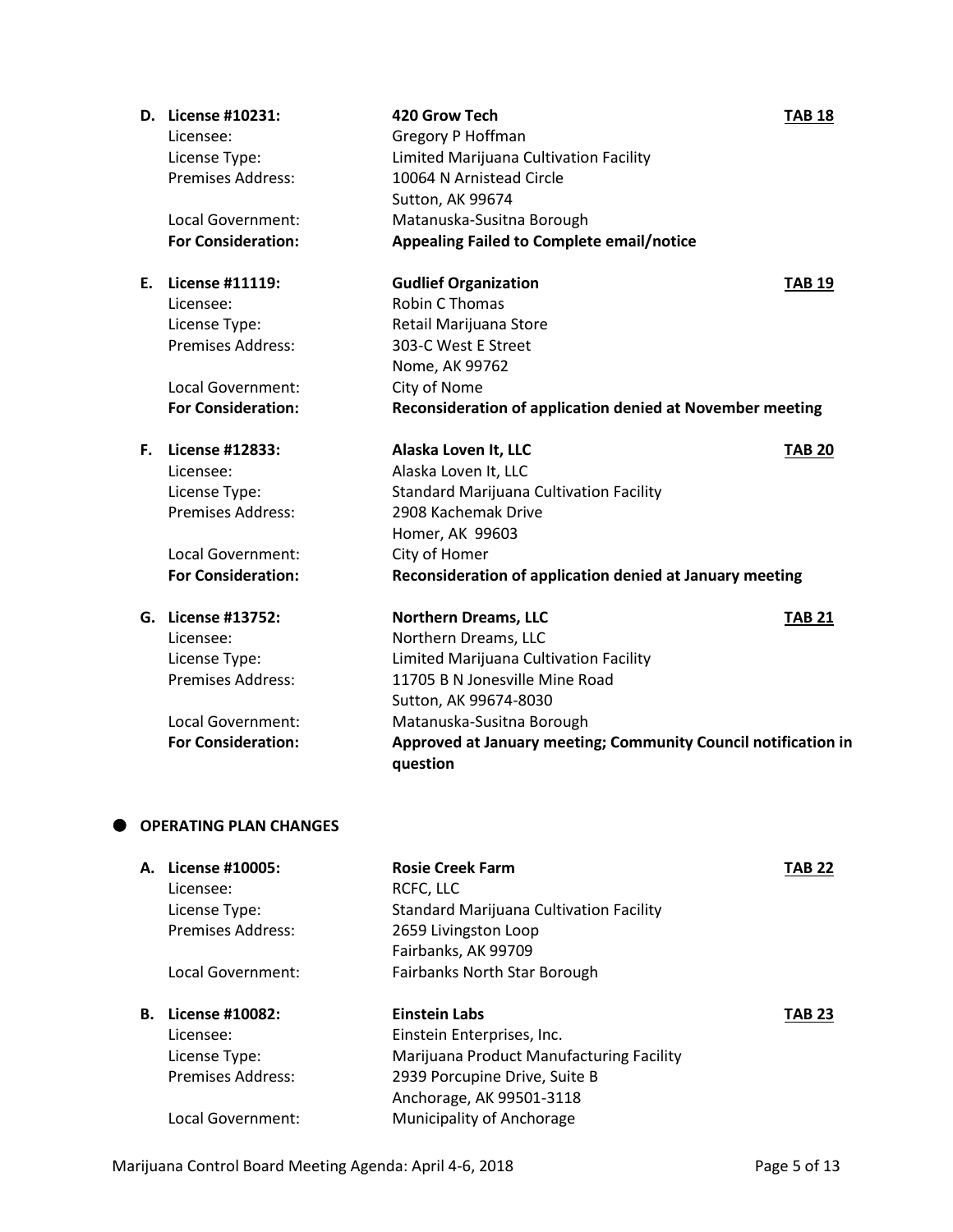|    | C. License #10165:       | Good, LLC                                        | <b>TAB 24</b> |
|----|--------------------------|--------------------------------------------------|---------------|
|    | Licensee:                | Good, LLC                                        |               |
|    | License Type:            | Marijuana Product Manufacturing Facility         |               |
|    | <b>Premises Address:</b> | 1949 Frank Avenue                                |               |
|    |                          | Fairbanks, AK 99708                              |               |
|    | Local Government:        | Fairbanks North Star Borough                     |               |
|    | D. License #10828:       | <b>Glacier Extracts</b>                          | <b>TAB 25</b> |
|    | Licensee:                | <b>Glacier Extracts, LLC</b>                     |               |
|    | License Type:            | Marijuana Product Manufacturing Facility         |               |
|    | <b>Premises Address:</b> | 8639 Toloff Street, Suite 3                      |               |
|    |                          | Anchorage, AK 99507                              |               |
|    | Local Government:        | Municipality of Anchorage                        |               |
| Е. | <b>License #12254:</b>   | <b>Lady Gray Gourmet Medibles</b>                | <b>TAB 26</b> |
|    | Licensee:                | Lady Gray, LLC                                   |               |
|    | License Type:            | Marijuana Product Manufacturing Facility         |               |
|    | <b>Premises Address:</b> | 36322 Pine Street, Suite 1                       |               |
|    |                          | Soldotna, AK 99669                               |               |
|    | Local Government:        | Kenai Peninsula Borough                          |               |
|    |                          |                                                  |               |
| F. | License #12657:          | <b>The New Frontier Research</b>                 | <b>TAB 27</b> |
|    | Licensee:                | The New Frontier Research, LLC                   |               |
|    | License Type:            | Marijuana Testing Facility                       |               |
|    | <b>Premises Address:</b> | 2301 South Knik-Goose Bay Road, Unit 3           |               |
|    |                          | Wasilla, AK 99654                                |               |
|    | Local Government:        | Matanuska-Susitna Borough                        |               |
|    | G. License #13487:       | <b>The Connoisseur</b>                           | <b>TAB 28</b> |
|    | Licensee:                | The Connoisseur, LLC                             |               |
|    | License Type:            | <b>Standard Marijuana Cultivation Facility</b>   |               |
|    | <b>Premises Address:</b> | 3200 W Top of the World Circle, Unit A           |               |
|    |                          | Wasilla, AK 99654                                |               |
|    | Local Government:        | Matanuska-Susitna Borough                        |               |
|    | H. License #14073:       | <b>Black Bear Nursery</b>                        | <b>TAB 29</b> |
|    | Licensee:                | <b>Black Bear Enterprises, LLC</b>               |               |
|    | License Type:            | <b>Standard Marijuana Cultivation Facility</b>   |               |
|    | Premises Address:        | 6209 Mike Street, Suite 2C                       |               |
|    | Local Government:        | Anchorage, AK 99518<br>Municipality of Anchorage |               |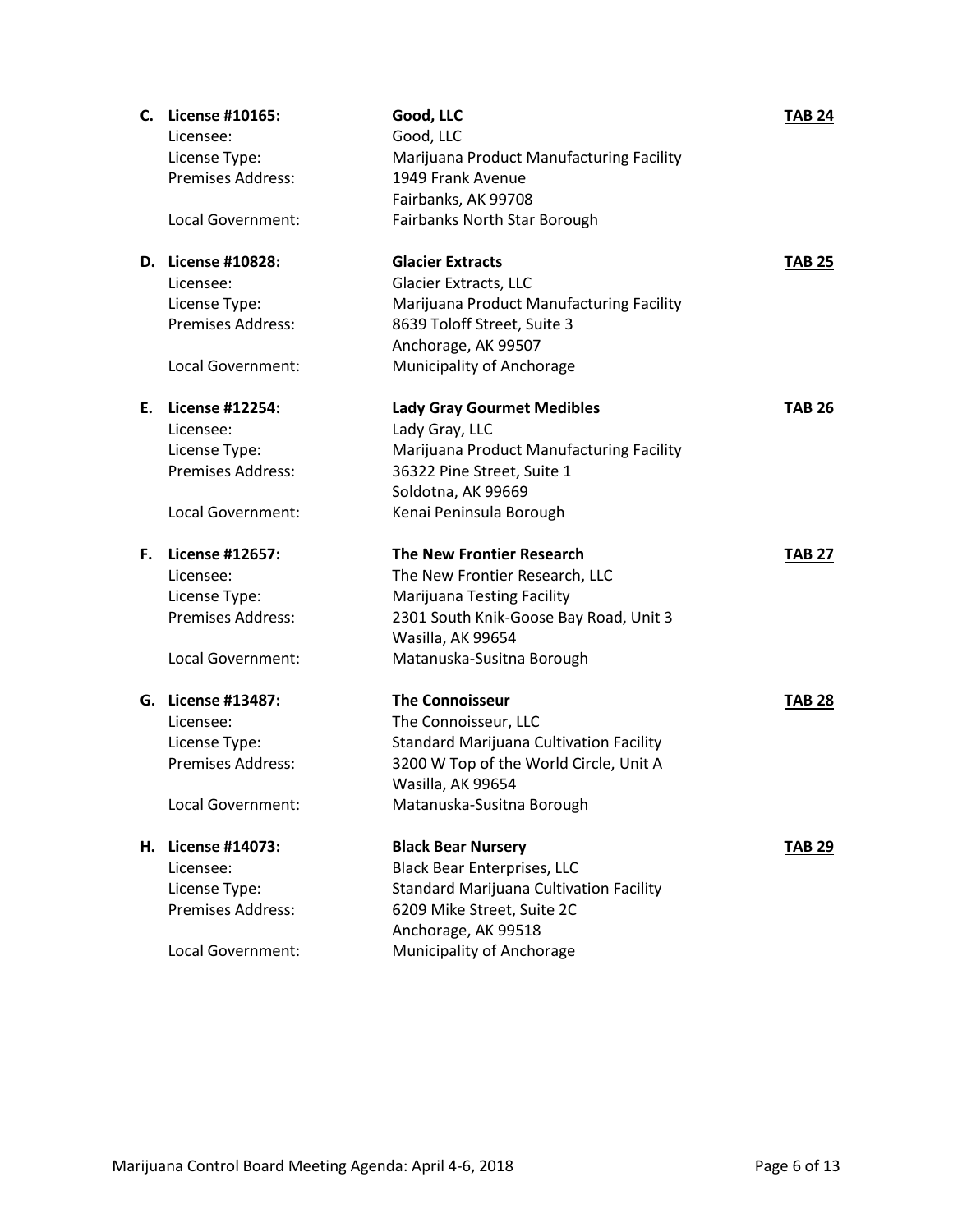#### $\bullet$  NEW MARIJUANA PRODUCTS

| А. | License #10082:<br>Licensee: | <b>Einstein Labs</b><br>Einstein Enterprises, Inc.                | <b>TAB 30</b> |
|----|------------------------------|-------------------------------------------------------------------|---------------|
|    | License Type:                | Marijuana Product Manufacturing Facility                          |               |
|    | <b>Premises Address:</b>     | 2939 Porcupine Drive, Suite B                                     |               |
|    |                              | Anchorage, AK 99501                                               |               |
|    | Local Government:            | Municipality of Anchorage                                         |               |
|    | <b>B.</b> License #10165:    | Good, LLC                                                         | TAB 31        |
|    | Licensee:                    | Good, LLC                                                         |               |
|    | License Type:                | Marijuana Product Manufacturing Facility                          |               |
|    | <b>Premises Address:</b>     | 1949 Frank Avenue                                                 |               |
|    |                              | Fairbanks, AK 99708                                               |               |
|    | Local Government:            | Fairbanks North Star Borough                                      |               |
| C. | License #10271:              | <b>Top Hat Concentrates, LLC</b>                                  | <b>TAB 32</b> |
|    |                              |                                                                   |               |
|    | Licensee:                    | Top Hat Concentrates, LLC                                         |               |
|    | License Type:                | Marijuana Product Manufacturing Facility                          |               |
|    | <b>Premises Address:</b>     | 2315 Industrial Boulevard, Suite B                                |               |
|    |                              | Juneau, AK 99801                                                  |               |
|    | Local Government:            | City and Borough of Juneau                                        |               |
|    | D. License #10828:           | <b>Glacier Extracts</b>                                           | <b>TAB 33</b> |
|    | Licensee:                    |                                                                   |               |
|    | License Type:                | Glacier Extracts, LLC<br>Marijuana Product Manufacturing Facility |               |
|    | <b>Premises Address:</b>     | 8639 Toloff Street, Suite 3                                       |               |
|    |                              | Anchorage, AK 99507                                               |               |
|    | Local Government:            | Municipality of Anchorage                                         |               |

### $\bullet$  OWNERSHIP TRANSFER APPLICATIONS

| А. | License #10035:          | <b>Arctic Herbery</b>                          | TAB 34        |
|----|--------------------------|------------------------------------------------|---------------|
|    | Licensee:                | 7107 Ventures, LLC                             |               |
|    | License Type:            | <b>Standard Marijuana Cultivation Facility</b> |               |
|    | <b>Premises Address:</b> | 7107 Arctic Boulevard                          |               |
|    |                          | Anchorage, AK 99518                            |               |
|    | Local Government:        | Municipality of Anchorage                      |               |
|    | Transferor:              | Bryant D Thorp DBA Arctic Herbery              |               |
| В. | License #10037:          | <b>Arctic Herbery</b>                          | <b>TAB 35</b> |
|    | Licensee:                | 7107 Ventures, LLC                             |               |
|    | License Type:            | Retail Marijuana Store                         |               |
|    | <b>Premises Address:</b> | 7107 Arctic Boulevard                          |               |
|    |                          | Anchorage, AK 99518                            |               |
|    | Local Government:        | Municipality of Anchorage                      |               |
|    | Transferor:              | Bryant D Thorp DBA Arctic Herbery              |               |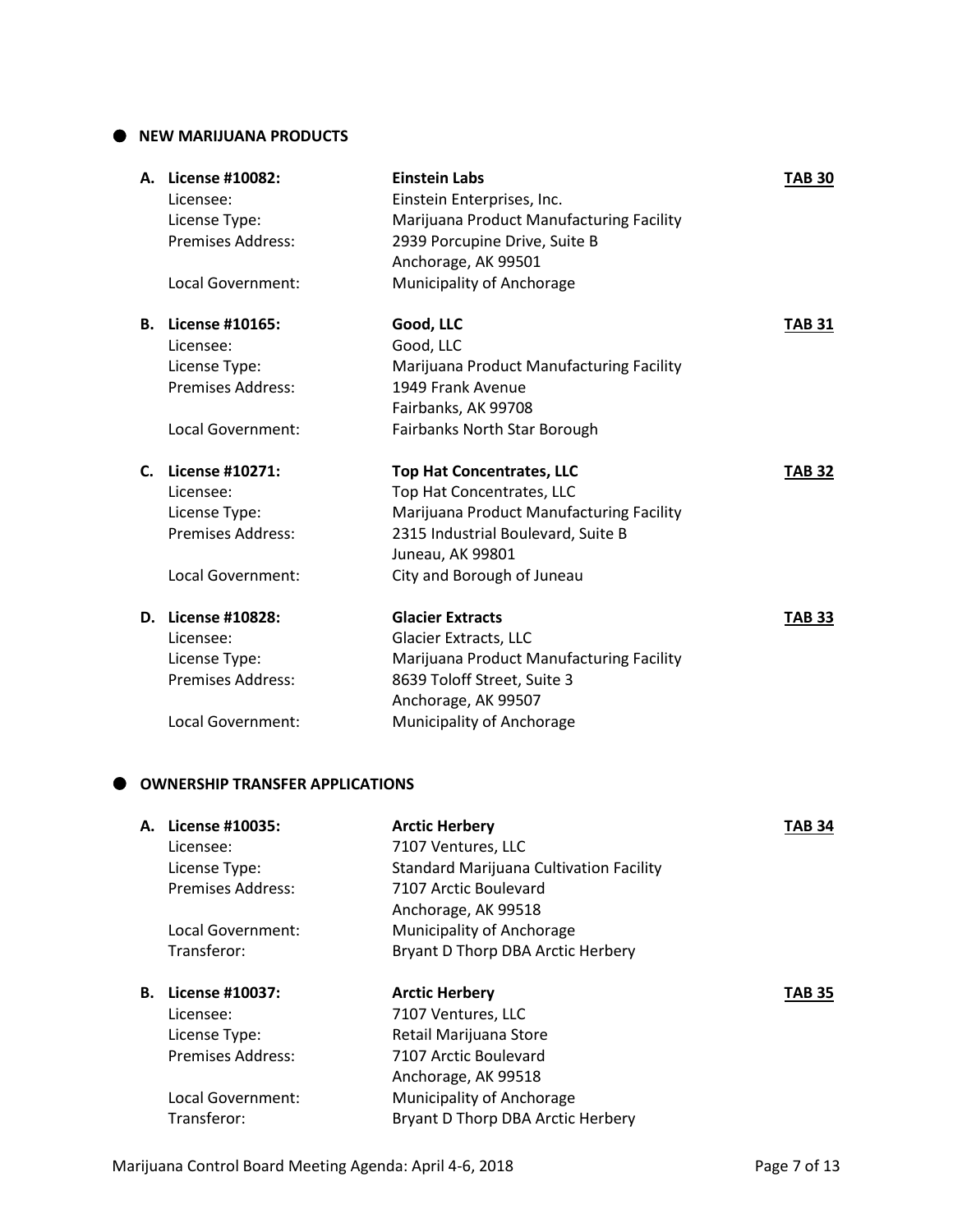| C. | License #10137:           | <b>Pine Street Cannabis Company</b>            | <b>TAB 36</b> |
|----|---------------------------|------------------------------------------------|---------------|
|    | Licensee:                 | Croy's Enterprises, LLC                        |               |
|    | License Type:             | <b>Standard Marijuana Cultivation Facility</b> |               |
|    | <b>Premises Address:</b>  | 36130 Pine Street                              |               |
|    |                           | Soldotna, AK 99669-8524                        |               |
|    | Local Government:         | Kenai Peninsula Borough                        |               |
|    | Transferor:               | Croy's Enterprises, LLC (controlling interest) |               |
|    |                           | <b>DBA Pine Street Cannabis Company</b>        |               |
|    | <b>For Consideration:</b> | Conditions pursuant to 3 AAC 306.060(b)        |               |
|    |                           |                                                |               |
|    | D. License #10149:        | <b>Remedy Shoppe</b>                           | <b>TAB 37</b> |
|    | Licensee:                 | Remedy Shoppe, LLC                             |               |
|    | License Type:             | Retail Marijuana Store                         |               |
|    | Premises Address:         | 371 Third Avenue                               |               |
|    |                           | Skagway, AK 99840                              |               |
|    | Local Government:         | Municipality of Skagway                        |               |
|    | Transferor:               | Tara A Bass DBA Remedy Shoppe                  |               |
|    |                           |                                                |               |
| Е. | License #10273:           | <b>Pine Street Cannabis Company</b>            | <b>TAB 38</b> |
|    | Licensee:                 | Croy's Enterprises, LLC                        |               |
|    | License Type:             | Retail Marijuana Store                         |               |
|    | <b>Premises Address:</b>  | 36130 Pine Street                              |               |
|    |                           | Soldotna, AK 99669                             |               |
|    | Local Government:         | Kenai Peninsula Borough                        |               |
|    | Transferor:               | Croy's Enterprises, LLC (controlling interest) |               |
|    |                           | DBA Pine Street Cannabis Company               |               |
|    | <b>For Consideration:</b> | Conditions pursuant to 3 AAC 306.060(b)        |               |
|    |                           |                                                |               |
| F. | License #10306:           | Dankorage, LLC                                 | <b>TAB 39</b> |
|    | Licensee:                 | Dankorage, LLC                                 |               |
|    | License Type:             | Retail Marijuana Store                         |               |
|    | <b>Premises Address:</b>  | 2812 Spenard Road                              |               |
|    |                           | Anchorage, AK 99503                            |               |
|    | Local Government:         | Municipality of Anchorage                      |               |
|    | Transferor:               | Dankorage, LLC (controlling interest)          |               |
|    |                           | DBA Dankorage, LLC                             |               |
|    |                           |                                                |               |
|    | G. License #10307:        | <b>Alaska Fireweed</b>                         | <b>TAB 40</b> |
|    | Licensee:                 | SEU, LLC                                       |               |
|    | License Type:             | Retail Marijuana Store                         |               |
|    | <b>Premises Address:</b>  | 715 W 4 <sup>th</sup> Avenue                   |               |
|    |                           | Anchorage, AK 99501                            |               |
|    | Local Government:         | Municipality of Anchorage                      |               |
|    | Transferor:               | SEU, LLC (controlling interest)                |               |
|    |                           | <b>DBA Alaska Fireweed</b>                     |               |
|    |                           |                                                |               |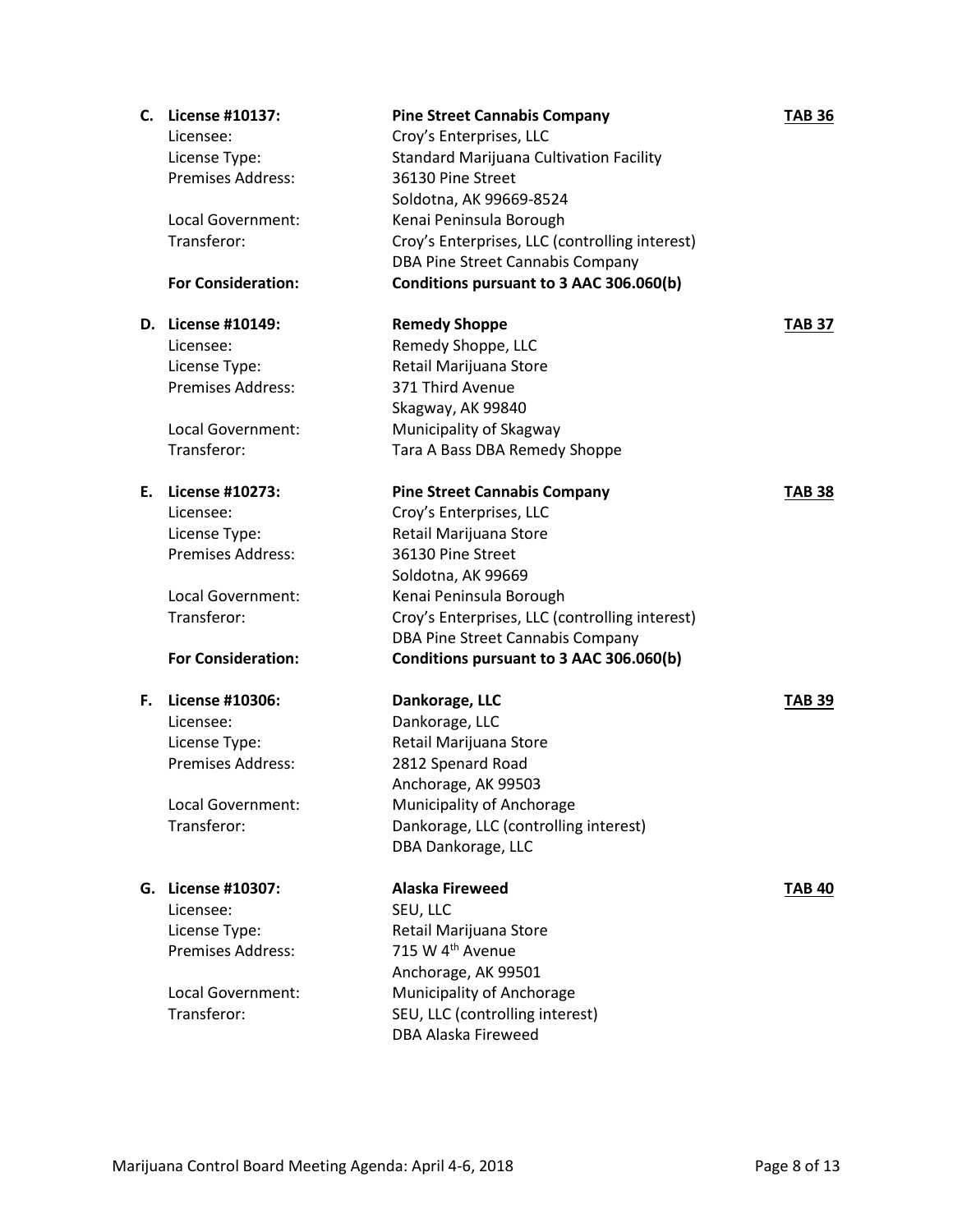**NEW STANDARD MARIJUANA CULTIVATION FACILITY APPLICATIONS**

| A. License #12680:<br>Licensee:<br><b>Premises Address:</b><br>Local Government:        | <b>Glacier Bay Farms</b><br>Carol J Waldo<br>17 Helms Loop Spur<br>Haines, AK 99827<br>Haines Borough                                                                | <b>TAB 41</b> |
|-----------------------------------------------------------------------------------------|----------------------------------------------------------------------------------------------------------------------------------------------------------------------|---------------|
| <b>B.</b> License #12817:<br>Licensee:<br><b>Premises Address:</b><br>Local Government: | <b>Turnagain Horticulture Company</b><br>Turnagain Horticulture Company<br>524 E 48 <sup>th</sup> Avenue, Unit 2<br>Anchorage, AK 99503<br>Municipality of Anchorage | <b>TAB 42</b> |
| C. License #13776:<br>Licensee:<br><b>Premises Address:</b><br>Local Government:        | Alaska Skunkworks, LLC<br>Alaska Skunkworks, LLC<br>37331 S Talkeetna Spur Road<br>Talkeetna, AK 99676<br>Matanuska-Susitna Borough                                  | <b>TAB 43</b> |
| D. License #14136:<br>Licensee:<br><b>Premises Address:</b>                             | Denali Gold, LLC<br>Denali Gold, LLC<br>1092 Dolphin Way<br>Fairbanks, AK 99709                                                                                      | <b>TAB 44</b> |
| Local Government:                                                                       | Fairbanks North Star Borough                                                                                                                                         |               |
| E. License #14396:<br>Licensee:<br>Premises Address:<br>Local Government:               | Alaska Frontier Cannabis, LLC<br>Alaska Frontier Cannabis, LLC<br>6570 W Trevett Circle, Suite C<br>Wasilla, AK 99623<br>Matanuska-Susitna Borough                   | TAB 45        |

#### **NEW LIMITED MARIJUANA CULTIVATION FACILITY APPLICATIONS**

|                           | <b>Green Escape</b>                     | <b>TAB 47</b> |
|---------------------------|-----------------------------------------|---------------|
| Licensee:                 | John J Heritscko                        |               |
| <b>Premises Address:</b>  | 26189 Pepper Road                       |               |
|                           | Anchor Point, AK 99556                  |               |
| Local Government:         | Kenai Peninsula Borough                 |               |
| <b>For Consideration:</b> | Conditions pursuant to 3 AAC 306.060(b) |               |
|                           | A. License #13116:                      |               |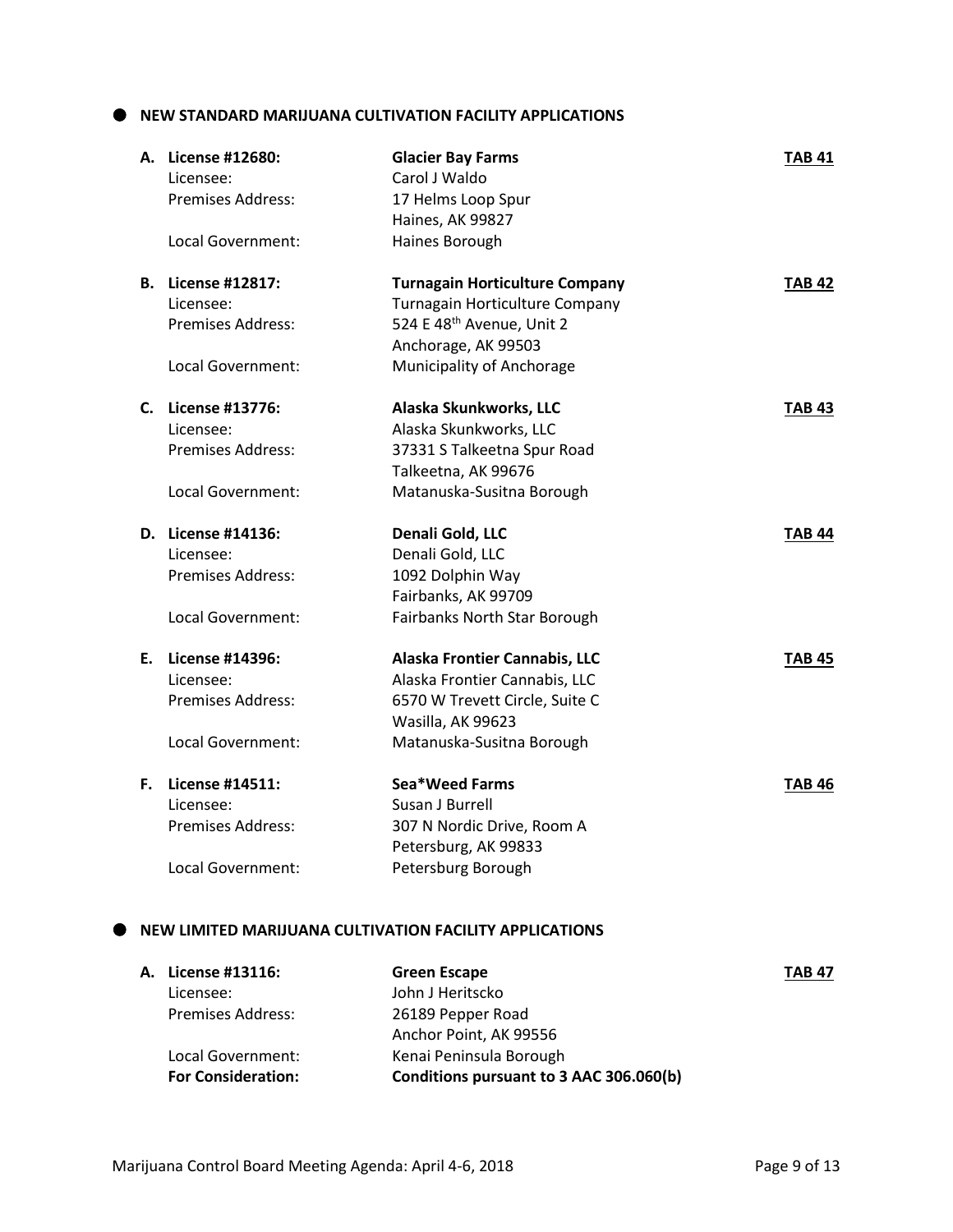|    | <b>B.</b> License #13344: | <b>TLG Garden, LLC</b>                  | <b>TAB 48</b> |
|----|---------------------------|-----------------------------------------|---------------|
|    | Licensee:                 | TLG Garden, LLC                         |               |
|    | Premises Address:         | 9193 W Margin Way                       |               |
|    |                           | Wasilla, AK 99623-4194                  |               |
|    | Local Government:         | Matanuska-Susitna Borough               |               |
|    |                           |                                         |               |
|    | C. License #13615:        | <b>Volcano Flower, LLC</b>              | <b>TAB 49</b> |
|    | Licensee:                 | Volcano Flower, LLC                     |               |
|    | <b>Premises Address:</b>  | 41253 Volcano View Court                |               |
|    |                           | Homer, AK 99603                         |               |
|    | Local Government:         | Kenai Peninsula Borough                 |               |
|    | <b>Consideration:</b>     | Conditions Pursuant to 3 AAC 306.060(b) |               |
|    |                           |                                         |               |
|    | D. License #13864:        | <b>Simple House, LLC</b>                | <b>TAB 50</b> |
|    | Licensee:                 | Simple House, LLC                       |               |
|    | <b>Premises Address:</b>  | 6511 Hemlock Drive                      |               |
|    |                           | Wasilla, AK 99654                       |               |
|    | Local Government:         | Matanuska-Susitna Borough               |               |
| Е. | License #14178:           | <b>Bodhi Tree Wellness</b>              | <b>TAB 51</b> |
|    | Licensee:                 | Bodhi's Homestead, LLC                  |               |
|    | <b>Premises Address:</b>  | 6514 N Farm Loop Road                   |               |
|    |                           | Palmer, AK 99645                        |               |
|    | Local Government:         | Matanuska-Susitna Borough               |               |
|    |                           |                                         |               |
| F. | License #14199:           | Matanuska Cannabis Company, LLC         | <b>TAB 52</b> |
|    | Licensee:                 | Matanuska Cannabis Company, LLC         |               |
|    | <b>Premises Address:</b>  | 3550 S Old Glenn Highway                |               |
|    |                           | Palmer, AK 99645                        |               |
|    | Local Government:         | Matanuska-Susitna Borough               |               |
|    | G. License #14581:        | <b>AK Best Buds, LLC</b>                | <b>TAB 53</b> |
|    | Licensee:                 | AK Best Buds, LLC                       |               |
|    | Premises Address:         | 9551 S Starlight Lane                   |               |
|    |                           | Wasilla, AK 99623                       |               |
|    | Local Government:         | Matanuska-Susitna Borough               |               |
|    |                           |                                         |               |
| н. | License #14736:           | The Happy Harvest Company, LLC          | <b>TAB 54</b> |
|    | Licensee:                 | The Happy Harvest Company, LLC          |               |
|    | <b>Premises Address:</b>  | 2301 South Knik-Goose Bay Road, #2      |               |
|    |                           | Wasilla, AK 99654                       |               |
|    | <b>Local Government:</b>  | Matanuska-Susitna Borough               |               |
| I. | License #14885:           | Karma Grown Gardens, LLC                | <b>TAB 55</b> |
|    | Licensee:                 | Karma Grown Gardens, LLC                |               |
|    | <b>Premises Address:</b>  | 11928 Looking Glass Drive               |               |
|    |                           |                                         |               |
|    |                           |                                         |               |
|    | Local Government:         | Houston, AK 99694<br>City of Houston    |               |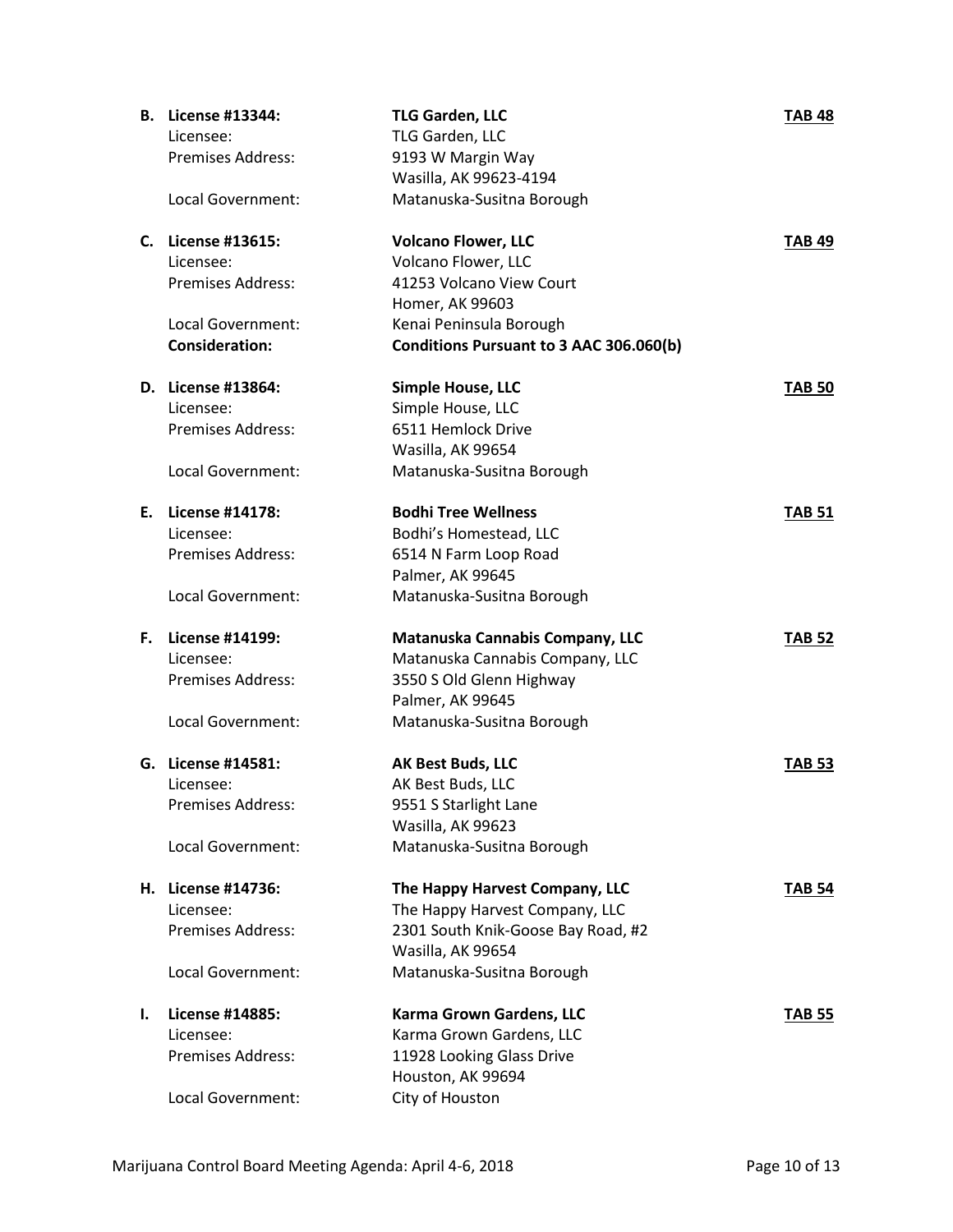**NEW RETAIL MARIJUANA STORE APPLICATIONS**

|    | A. License #12818:       | <b>Turnagain Herb Company</b>         | <b>TAB 56</b> |
|----|--------------------------|---------------------------------------|---------------|
|    | Licensee:                | <b>AK Provisions Corporation</b>      |               |
|    | <b>Premises Address:</b> | 524 E 48 <sup>th</sup> Avenue, Unit 3 |               |
|    |                          | Anchorage, AK 99503                   |               |
|    | Local Government:        | Municipality of Anchorage             |               |
| В. | License #12956:          | <b>Grass Station 49</b>               | <b>TAB 57</b> |
|    | Licensee:                | The Grass Station, LLC                |               |
|    | Premises Address:        | 665 Rainbow Drive                     |               |
|    |                          | Fairbanks, AK 99712                   |               |
|    | Local Government:        | <b>Fairbanks North Star Borough</b>   |               |
| C. | License #14200:          | Matanuska Cannabis Company, LLC       | <b>TAB 58</b> |
|    | Licensee:                | Matanuska Cannabis Company, LLC       |               |
|    | Premises Address:        | 3550 S Old Glenn Highway              |               |
|    |                          | Palmer, AK 99645                      |               |
|    | Local Government:        | Matanuska Susitna Borough             |               |
|    |                          |                                       |               |

#### **NEW MARIJUANA CONCENTRATE MANUFACTURING FACILITY APPLICATIONS**

| А. | License #12482:          | <b>High Tide Farms, LLC</b> | <b>TAB 59</b> |
|----|--------------------------|-----------------------------|---------------|
|    | Licensee:                | High Tide Farms, LLC        |               |
|    | <b>Premises Address:</b> | 6875 West Snuffy's Road     |               |
|    |                          | Wasilla, AK 99654           |               |
|    | Local Government:        | Matanuska-Susitna Borough   |               |
| В. | License #14020:          | <b>Frog Mountain, LLC</b>   | <b>TAB 60</b> |
|    | Licensee:                | Frog Mountain, LLC          |               |
|    | Premises Address:        | 9779 Totem Bight Road       |               |
|    |                          | Ketchikan, AK 99901         |               |
|    | Local Government:        | Ketchikan Gateway Borough   |               |
|    |                          |                             |               |
|    |                          |                             |               |

## **NEW MARIJUANA PRODUCT MANUFACTURING FACILITY APPLICATIONS**

| А. | License #12815:<br>Licensee:<br><b>Premises Address:</b> | <b>Turnagain Manufacturing Company</b><br><b>Turnagain Manufacturing Company</b><br>524 E 48 <sup>th</sup> Avenue, Unit 1 | TAB 61        |
|----|----------------------------------------------------------|---------------------------------------------------------------------------------------------------------------------------|---------------|
|    |                                                          | Anchorage, AK 99503                                                                                                       |               |
|    | Local Government:                                        | Municipality of Anchorage                                                                                                 |               |
| В. | License #14619:                                          | <b>Brown Bear Labs</b>                                                                                                    | <b>TAB 62</b> |
|    | Licensee:                                                | Brown Bear Enterprises, LLC                                                                                               |               |
|    | Premises Address:                                        | 6209 Mike Street, Suite 2B                                                                                                |               |
|    |                                                          | Anchorage, AK 99518                                                                                                       |               |
|    | Local Government:                                        | Municipality of Anchorage                                                                                                 |               |
|    |                                                          |                                                                                                                           |               |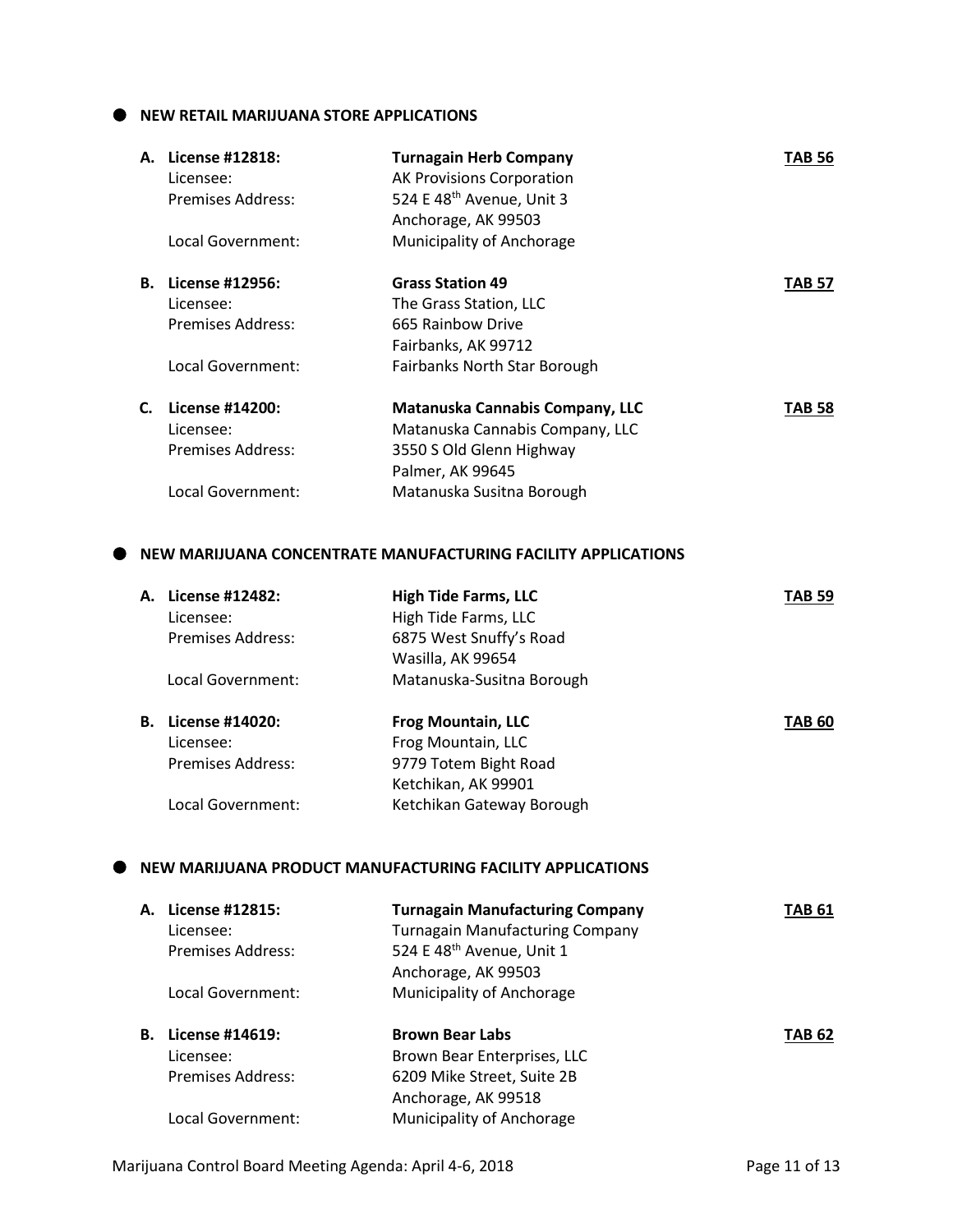#### $\bullet$  REGULATIONS

**A. Proposed Regulations Projects**

|   |    | <b>B. Plant Count for New Cultivators</b>     |                                                                  | <b>TAB 63</b> |
|---|----|-----------------------------------------------|------------------------------------------------------------------|---------------|
|   |    | Status:                                       | Revised draft for board consideration                            |               |
|   |    | <b>Potential Board Actions:</b>               | Amend and/or put out for public comment                          |               |
|   |    | C. Advertising and Promotional Activities     |                                                                  | <b>TAB 64</b> |
|   |    | Status:                                       | Revised draft for board consideration                            |               |
|   |    | <b>Potential Board Actions:</b>               | Amend and/or put out for public comment                          |               |
|   |    | D. Definition of "Recreation or Youth Center" |                                                                  | <b>TAB 65</b> |
|   |    | Status:                                       | Revised draft for board consideration                            |               |
|   |    | <b>Potential Board Actions:</b>               | Amend and/or put out for public comment                          |               |
|   | Е. | <b>Waste Disposal</b>                         |                                                                  | <b>TAB 66</b> |
|   |    | Status:                                       | Revised draft for board consideration                            |               |
|   |    | <b>Potential Board Actions:</b>               | Amend and/or put out for public comment                          |               |
|   | F. | <b>Extend Video Storage Retention Time</b>    |                                                                  | <b>TAB 67</b> |
|   |    | Status:                                       | First draft for board consideration                              |               |
|   |    | <b>Potential Board Actions:</b>               | Amend and/or put out for public comment                          |               |
|   |    | G. Date of Issuance of Handler Permits        |                                                                  | <b>TAB 68</b> |
|   |    | Status:                                       | First draft for board consideration                              |               |
|   |    | <b>Potential Board Actions:</b>               | Amend and/or put out for public comment                          |               |
|   |    | H. Onsite Consumption                         |                                                                  | <b>TAB 69</b> |
|   |    | Status:                                       | Revised draft for board consideration                            |               |
|   |    | <b>Potential Board Actions:</b>               | Amend and/or put out for public comment                          |               |
|   |    |                                               |                                                                  |               |
| ● |    | <b>MARIJUANA MAILBOX</b>                      |                                                                  |               |
|   |    |                                               | A. All correspondence received in the marijuana@alaska.gov inbox | TAB 70        |
|   |    | from January $6 -$ March 16, 2018.            |                                                                  |               |
|   |    | <b>ENFORCEMENT BRIEFING</b>                   |                                                                  |               |
|   |    |                                               |                                                                  |               |
|   |    | Scheduled for April 6 at 9:00 a.m.            |                                                                  |               |
|   |    | A. Enforcement Supervisor's Report            |                                                                  | <b>TAB 71</b> |
|   |    |                                               |                                                                  |               |

**B.** Notices of Violation Issued and Licensee Responses **TAB 72**